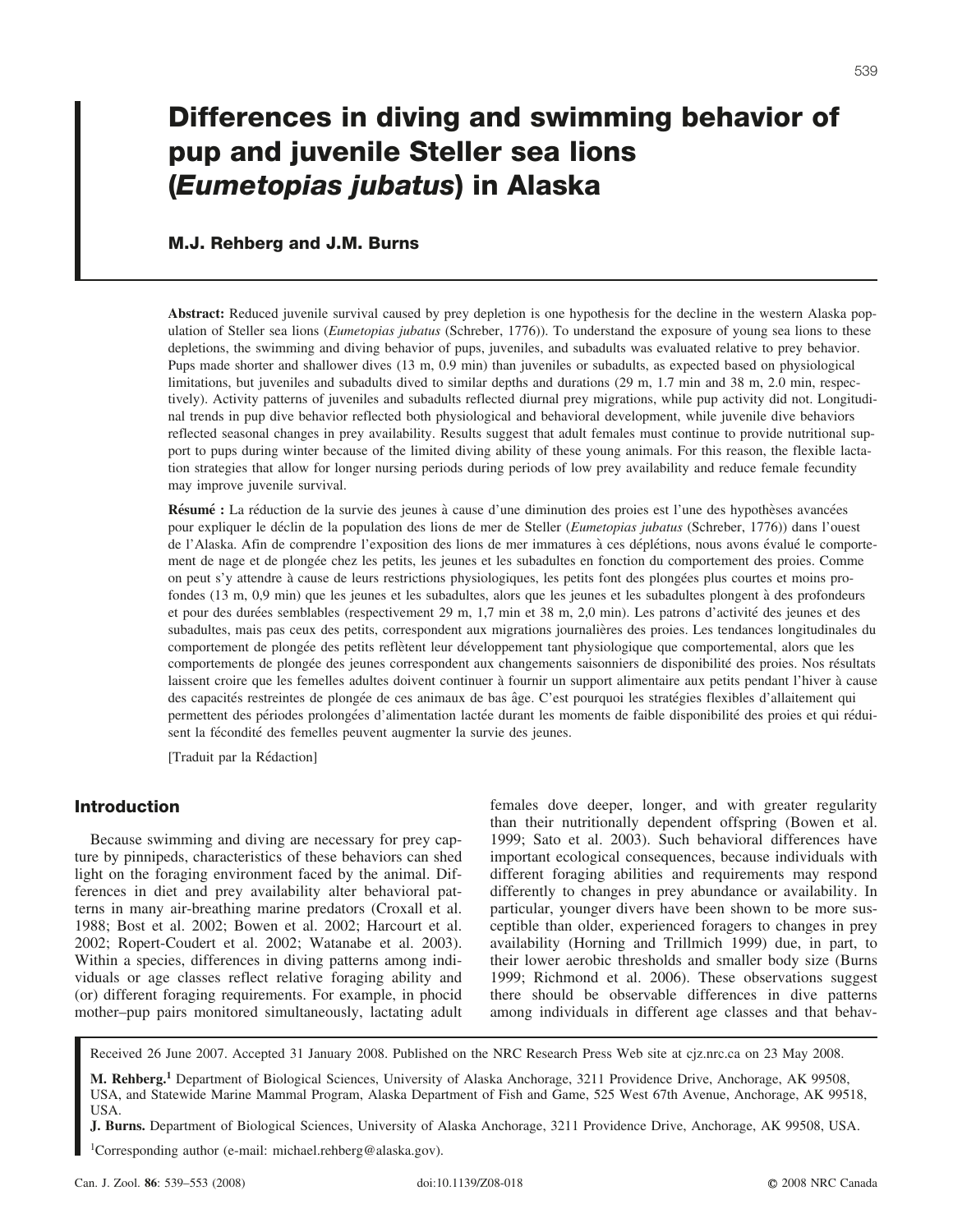ioral differences should become apparent when prey type or availability changes.

The challenge in interpreting changes in diving behavior as indicative of shifts in foraging behavior results from the fact that not all aquatic activity is targeted at prey nor are all foraging dives successful. For central place foragers (Raum-Suryan et al. 2004) such as the Steller sea lion (hereinafter SSL; *Eumetopias jubatus* (Schreber, 1776)), diving patterns can be examined at three levels of increasing complexity. At the broadest scale, the proportion of time an airbreathing, land-based underwater predator spends at sea off the haulout is the fundamental measure of effort. Within these trips to sea, the proportion of time spent underwater is a measure of effort more directly reflective of foraging activity, because diving mammals should maximize their energetically expensive time underwater only if prey are actively being sought (Thompson and Fedak 2001). Finally, the depth and duration of individual dives describe how time spent underwater is allocated (among many, short dives or a few, long dives) and is useful for understanding foraging strategy (Croxall et al. 1988; Horning and Trillmich 1999; Harcourt et al. 2002). These measures, combined with knowledge of potential prey and compared among animals of different life stages, can provide a basis for inferring whether SSL at different ages are actually foraging.

This study applies the above three metrics of diving effort to the analysis of immature SSL diving behavior to understand whether young animals are foraging, which is important when attempting to understand the effect of prey availability upon population dynamics. A 10%–20% reduction in juvenile survival has been strongly implicated in the marked decline of the western Alaska SSL stock (hereinafter WS; York 1994; Loughlin 1997), and one hypothesized mechanism for this reduced survival is the inability of juvenile sea lions to acquire sufficient prey in the months past weaning in areas of reduced prey availability (Ferrero and Fritz 2002). However, understanding the influence of prey abundance and distribution on juvenile SSL survivorship is complicated because juveniles enjoy an extended lactation period of 1–3 years (Bonner 1984; Trillmich 1990; Pitcher et al. 2001). During this time, swimming and diving alternate with onshore nursing bouts (Trites and Porter 2002), and there is no reliable way to determine if an individual is completely independent from maternal investment. While preweaning diving may permit development of the foraging behaviors required for survival postweaning (Kovacs and Lavigne 1992; Horning and Trillmich 1997; Sato et al. 2003), because the offspring is subsidized by energy from the mother, preweaning diving behavior may not vary in response to the same factors that influence postweaning diving. Therefore, studies of young SSL swimming and diving patterns must make inferences about the amount of energetic support received and the potential impact this might have on foraging patterns based on dive metrics alone.

To better understand the exposure of young sea lions to prey depletions, this study monitored the diving and swimming behavior of SSL pups (young of the year) within the WS and compared it with the behavior of older animals (yearlings and subadults). We hypothesized that pups would be less-capable divers than older SSL, as reflected by dive depth and duration, and thus would have a more limited ability to respond to changes in prey availability. We further hypothesized that younger sea lions would spend less time at sea and underwater than older sea lions within the same season, reflecting less reliance on independent foraging. Finally, we hypothesized that longitudinal trends in pup behavior would reflect physiological development as well as the onset of independent foraging, whereas temporal trends in diving behavior of older sea lions would primarily reflect responses to foraging conditions. We concluded by commenting on the potential contribution the limited diving ability of young sea lions may have on population trends in the WS given local foraging conditions.

# **Materials and methods**

To study the development of diving behavior and activity budgets, 11 pup (9–12 months old), 18 juvenile (17– 24 months old), and 4 subadult  $(\geq 30$  months old) SSLs were monitored using external dive-recording satellite tags between November 2001 and July 2005 (Table 1). Sea lions were captured at six haulouts within the Gulf of Alaska (hereinafter GOA, Prince William Sound and Kodiak Island) and the central Aleutian Islands (hereinafter CAI; Fig. 1) using either the underwater dive-capture technique (Raum-Suryan et al. 2004) or on-land capture using handheld nets. Animals were transferred by skiff to a research vessel for processing under isoflurane anesthesia (Heath et al. 1997). The age class (pup, juvenile, or subadult) of each animal was determined by examining canine length (King et al. 2007), tooth eruption, and animal size. Within each age class, age in months was estimated by date using an assumed birth date of 1 June (Pitcher et al. 2001).

Satellite-relay data loggers (hereinafter SRDL; Model 7000, Sea Mammal Research Unit, St. Andrews, Scotland) were attached to the fur of each animal using cool-setting epoxy (10-Minute Epoxy No. 14255, ITW Devcon, Danvers, Massachusetts) and 3 mm nylon mesh (Research Nets, Inc., Bothell, Washington). To maximize the number of transmissions received, SRDLs were typically affixed to the top of the head  $(n = 25 \text{ animals})$ , antenna rearward. For the eight animals with insufficient head size to permit SRDLs to be affixed squarely, SRDLs were affixed dorsally between the scapulae, antenna forward. SRDLs weighed approximately 300 g in air, 0.3% of the mass of the smallest sea lion monitored. A pressure transducer and conductivity sensor monitored instrument depth and immersion status (wet or dry) every 4 s. These data were aggregated into measures of diving behavior and activity budget as described in detail by Fedak et al. (2001) and stored in onboard memory prior to transmission to the Argos satellite data-relay system (Argos/CLS 2000).

SRDLs were programmed to report the date, time, maximum depth, and duration of individual dives. Dives were identified as intervals during which sea lions remained below a threshold depth for longer than a threshold time. Because of uplink bandwidth constraints, only a subset of dives were successfully relayed by the Argos satellite system. As experience was gained with SRDL performance, these thresholds were altered to increase data throughput: the initial threshold of 4 m and 8 s ( $n = 2$  sea lions) was increased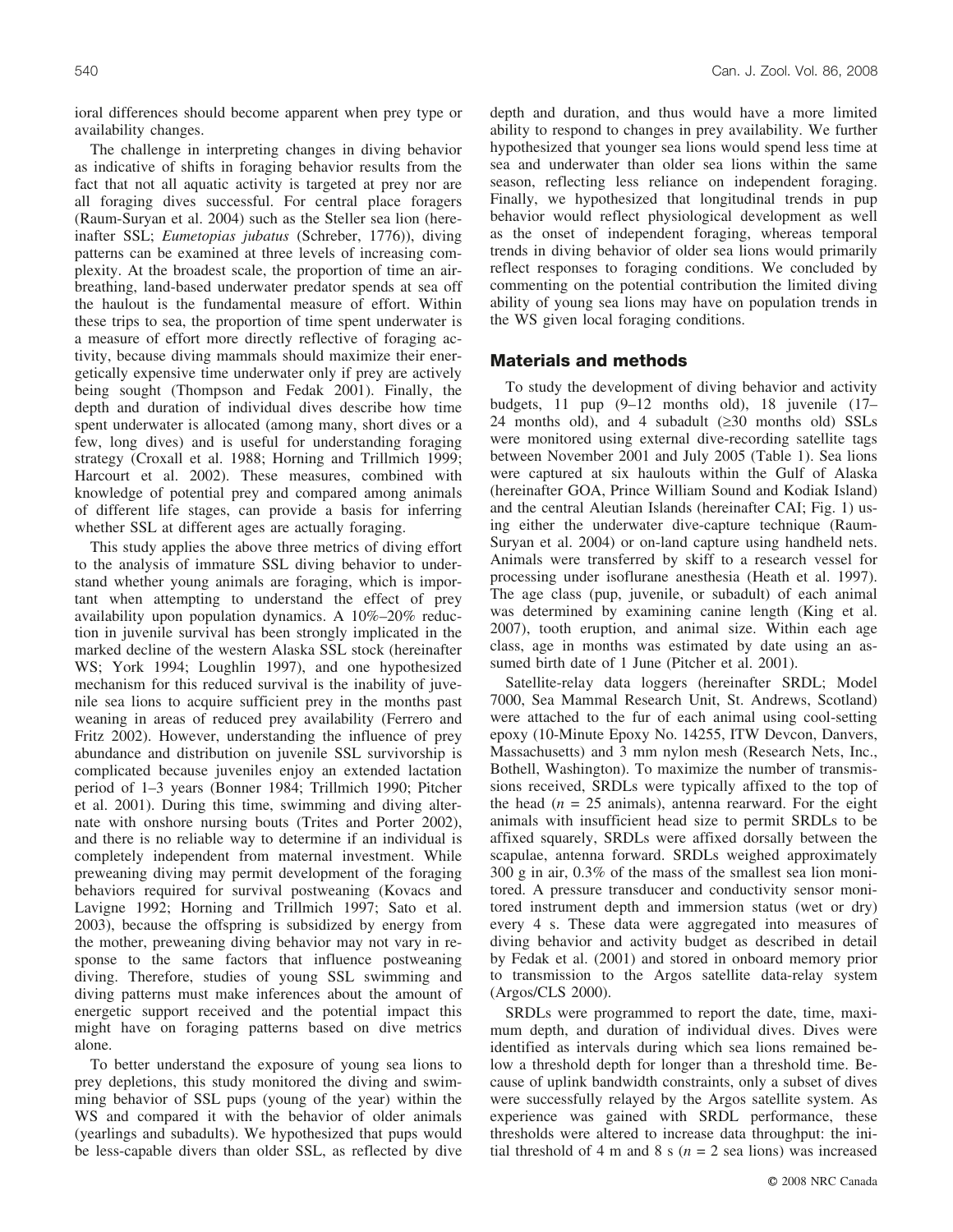|                   |                   |            |            |      |           | Age at SRDL    |                  | <b>SRDL</b>     |
|-------------------|-------------------|------------|------------|------|-----------|----------------|------------------|-----------------|
| Animal            |                   |            |            | Mass |           | deployment     | SRDL deployment  | deployment      |
| identifier        | Capture haulout   | Region     | Sex        | (kg) | Age class | start (months) | start date       | duration (days) |
| W594 <sup>a</sup> | Long Island       | <b>GOA</b> | M          | 87   | Pup       | 9              | 2 March 2002     | 13              |
| $W596^b$          | Long Island       | <b>GOA</b> | M          | 126  | Pup       | 9              | 3 March 2002     | 50              |
| $W599^b$          | Long Island       | <b>GOA</b> | M          | 99   | Pup       | 9              | 4 March 2002     | 86              |
| $W685^b$          | Two-Headed Island | <b>GOA</b> | F          | 88   | Pup       | 9              | 5 March 2002     | 63              |
| $W688^b$          | Two-Headed Island | <b>GOA</b> | M          | 114  | Pup       | 9              | 5 March 2002     | 81              |
| 406AL             | Yunaska Island    | CAI        | M          | 133  | Pup       | 10             | 29 March 2003    | 86              |
| 407AL             | Yunaska Island    | CAI        | F          | 90   | Pup       | 10             | 29 March 2003    | 80              |
| 408AL             | Kagalaska Island  | CAI        | F          | 109  | Pup       | 10             | 1 April 2003     | 90              |
| 409AL             | Kagalaska Island  | CAI        | F          | 120  | Pup       | 10             | 1 April 2003     | 43              |
| 411AL             | Kagalaska Island  | CAI        | F          | 107  | Pup       | 10             | 2 April 2003     | 80              |
| 412AL             | Kagalaska Island  | CAI        | M          | 124  | Pup       | 10             | 3 April 2003     | 113             |
| $280$ PW $^b$     | Perry Island      | <b>GOA</b> | M          | 142  | Juvenile  | 17             | 11 November 2001 | 121             |
| $286$ PW $^b$     | Perry Island      | <b>GOA</b> | F          | 123  | Juvenile  | 17             | 12 November 2001 | 95              |
| 404AL             | Yunaska Island    | CAI        | F          | 146  | Juvenile  | 22             | 29 March 2003    | 88              |
| 410AL             | Kagalaska Island  | CAI        | F          | 148  | Juvenile  | 22             | 1 April 2003     | 120             |
| 437PW             | Perry Island      | <b>GOA</b> | F          | 127  | Juvenile  | 17             | 14 November 2003 | 156             |
| 435PW             | Perry Island      | GOA        | F          | 128  | Juvenile  | 17             | 14 November 2003 | 160             |
| X252              | Perry Island      | <b>GOA</b> | M          | 138  | Juvenile  | 17             | 15 November 2003 | 151             |
| X196              | Perry Island      | GOA        | F          | 128  | Juvenile  | 17             | 15 November 2003 | 147             |
| 443PW             | Glacier Island    | GOA        | F          | 125  | Juvenile  | 17             | 16 November 2003 | 66              |
| 445PW             | Glacier Island    | <b>GOA</b> | M          | 121  | Juvenile  | 17             | 17 November 2003 | 141             |
| 446PW             | Glacier Island    | GOA        | F          | 120  | Juvenile  | 17             | 17 November 2003 | 149             |
| 449PW             | Glacier Island    | <b>GOA</b> | M          | 128  | Juvenile  | 17             | 18 November 2003 | 122             |
| 564PW             | Glacier Island    | GOA        | F          | 116  | Juvenile  | 20             | 27 January 2005  | 122             |
| 565PW             | Glacier Island    | GOA        | F          | 130  | Juvenile  | 20             | 27 January 2005  | 151             |
| 587PW             | Perry Island      | GOA        | M          | 177  | Juvenile  | 21             | 27 February 2005 | 134             |
| 590PW             | Glacier Island    | GOA        | M          | 134  | Juvenile  | 21             | 1 March 2005     | 126             |
| 592PW             | Perry Island      | <b>GOA</b> | M          | 141  | Juvenile  | 21             | 2 March 2005     | 100             |
| 444PW             | Glacier Island    | GOA        | M          | 230  | Subadult  | 30             | 17 November 2003 | 116             |
| 563PW             | Glacier Island    | <b>GOA</b> | $_{\rm F}$ | 170  | Subadult  | 32             | 27 January 2005  | 151             |
| 574PW             | Glacier Island    | GOA        | M          | 156  | Subadult  | 32             | 30 January 2005  | 134             |
| 328PW             | Glacier Island    | GOA        | M          | 233  | Subadult  | 45             | 1 March 2005     | 151             |

**Table 1.** Steller sea lions (*Eumetopias jubatus*) captured for this study and satellite-relay data logger (SRDL) deployment durations (release of tagged sea lion to apparent tag failure) in ascending order of age class and deployment date.

**Note:** CAI, central Aleutian Islands; and GOA, Gulf of Alaska.

a Excluded from all analyses because of early SRDL failure.

<sup>b</sup>Excluded from proportion of time spent at sea (TAS), proportion of time at sea spent diving (TASD), and dive frequency analysis because of SRDL programming differences.

to 6 m and 8 s ( $n = 5$  sea lions) and finally to 8 m and 8 s  $(n = 26$  sea lions). To permit comparisons, data collected by all 33 SRDLs were standardized such that only dives reaching the 8 m and 8 s threshold were retained for analysis. Resolution of dive depth and duration decreased with increasing values, with dives of up to 2 min and 170 m having 4–8 s duration resolution and 3–6 m depth resolution.

SRDLs also reported the proportion of time individuals spent hauled out on land, swimming near the surface, and diving below the threshold depth and duration. These activity budgets were reported for each of six 4 h summary periods within each day. The proportion of time spent at sea (TAS) was calculated as the inverse of the proportion of time hauled out, and the proportion of time at sea spent diving (TASD) was calculated as the proportion of TAS spent below the threshold depth and duration. Because TASD was sensitive to the dive threshold, it was only computed for the 26 SRDLs programmed with the 8 m and 8 s thresholds. To evaluate the relative proportion of data received from the tags, the number of dives made (as reported by the 4 h summary data) was compared with the number of individual dive records successfully received via satellite, and the number of activity budget records expected (by deployment length) was compared with the number of activity budget records actually received.

The start and end time of day (sunrise  $\leq$  day  $\lt$  sunset) and night (sunset  $\leq$  night  $\lt$  sunrise) at the midpoint of all sea lion activity within each region (GOA and CAI) was determined for each day using United States Naval Observatory Astronomical Applications Department (Washington, District of Columbia) data. Sunset and sunrise were defined as the limit of civil twilight: solar elevation  $6^\circ$  below the horizon. Individual dives were grouped by 24 h day (midnight-tomidnight Coordinated Universal Time, UTC) and then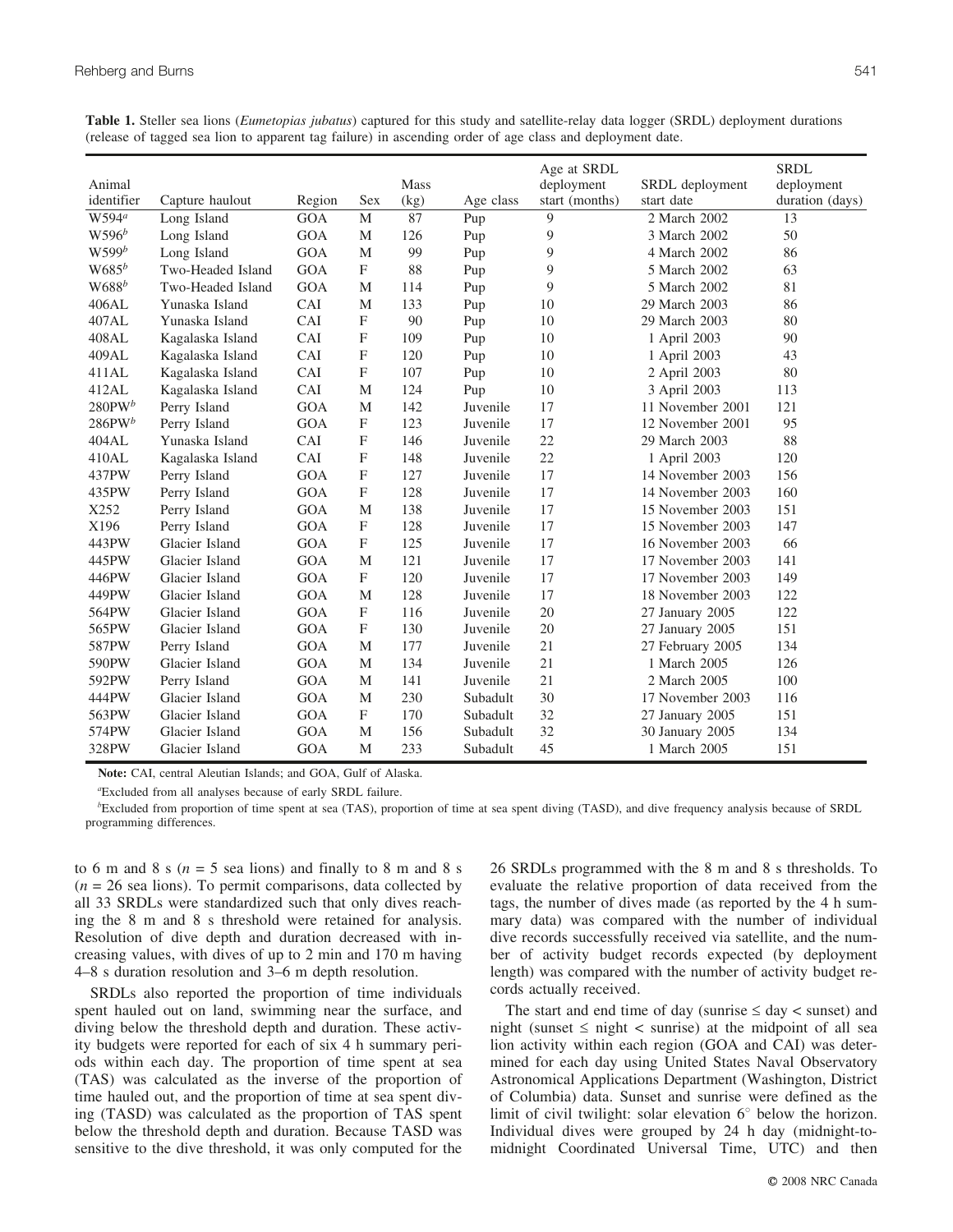

**Fig. 1.** Number of Steller sea lion (*Eumetopias jubatus*) pups, juveniles, and subadults captured and instrumented at each haul out location within the central Aleutian Islands and the Gulf of Alaska.

assigned to day or night categories based on the time at which they occurred. The average depth and duration of dives made by each individual was calculated for each week of instrument deployment, using those day and night periods having at least six dives. Each 4 h activity budget (TAS, TASD, and dive frequency) was also categorized as day or night, based on whether the majority of the period occurred during day or night. Only days in which data from all six summary periods in the 24 h period were received were retained for analysis of activity patterns. From these grouped data, weekly mean TAS, TASD, and dive frequency (dives  $\times$  (h at sea)<sup>-1</sup>) were calculated if at least 3 days of activity budget data were available for that week. The correlation between individual dive depth and duration was calculated for each age class.

To understand the influence of age, season, sex, and time of day on sea lion diving and swimming, behavior was analyzed at two temporal scales. At both scales, response variables were mean dive depth (m), mean dive duration (min), dive frequency, TAS, and TASD. First, a broad-scale comparison among the pup, juvenile, and subadult age classes was performed on behavior observed during the spring season (March–June). The effects of age class, time of day (day or night), sex, and their interactions were tested using a separate model for each response variable. Only behavior observed during spring was included in this comparison because data were available for all age classes during this time ( $n = 5$  male and  $n = 5$  female for pups,  $n = 5$  male and  $n = 5$  female for juveniles, and  $n = 3$  male and  $n = 1$ female for subadults). Next, a second set of finer scale models examined the longitudinal (month to month) trend in behavior within the pup  $(n = 10, \text{ March}$ –June) and juvenile (*n* = 18, November–June) age classes. Separate models for each response variable tested the effects of month of age, time of day, sex, and their interactions within each age class. Subadults were omitted from this fine-scale analysis. Effect of study year was not included because of limited sample size. Regional effects were excluded from the models owing to confounding with age class, as most juveniles and all subadults were captured within the GOA. To quantify this possible confounding influence, we tested for a regional main effect on the pup sample, the only age class having similar sample size in each region. Previous studies of SSL juvenile diving (Loughlin et al. 2003; Pitcher et al. 2005) similarly pooled samples across years and regions.

To make these comparisons, linear mixed-effects models (SPSS version 12, SPSS Inc., 2003) were employed, because they avoided pseudoreplication by accounting for the unbalanced sampling design, the influence of individual animals, and the serial autocorrelation among dives made by each sea lion. Within all models, individual sea lion was included as a random effect, to prevent individual animals from unduly influencing the analysis. An autoregressive covariance structure, which accounted for the lack of independence of sequential observations within each animal, was selected using the method of Singer (1998). The type III sum of squares accounted for the unbalanced sampling design. Response normality was examined using quantile–quantile plots, skewness, and kurtosis. Data were transformed using the loge (dive depth and duration), arcsine-root (TAS and TASD), and square root (dive frequency). Significance was preset at  $P < 0.05$  and Bonferroni post hoc tests identified pairwise differences within and between fixed effects.

## **Results**

Of the 33 SRDL tags deployed on sea lions, one failed shortly after deployment and was excluded from analysis. The remaining 32 SRDLs operated for  $112 \pm 34$  days (mean of individual animals  $\pm$  1 SD, Table 1). On average, tags successfully relayed depth and duration for  $48\% \pm 16\%$ of the 180 830 dives made by sea lions and  $93\% \pm 10\%$  of possible TAS, TASD, and dive frequency data. Data relay became more successful as dive thresholds were increased from 4 m and 8 s to 8 m and 8 s: individual dive reporting improved from  $36\% \pm 15\%$  to  $51\% \pm 15\%$  of dives, and activity reporting from  $81\% \pm 14\%$  to  $95\% \pm 9\%$  of possible recording periods. Because older sea lions proved difficult to capture in the CAI, most juveniles and all subadults were monitored within the GOA region (Table 1, Fig. 1) during this 4 year project. Examination of possible confounding by region showed that geography had little effect upon the be-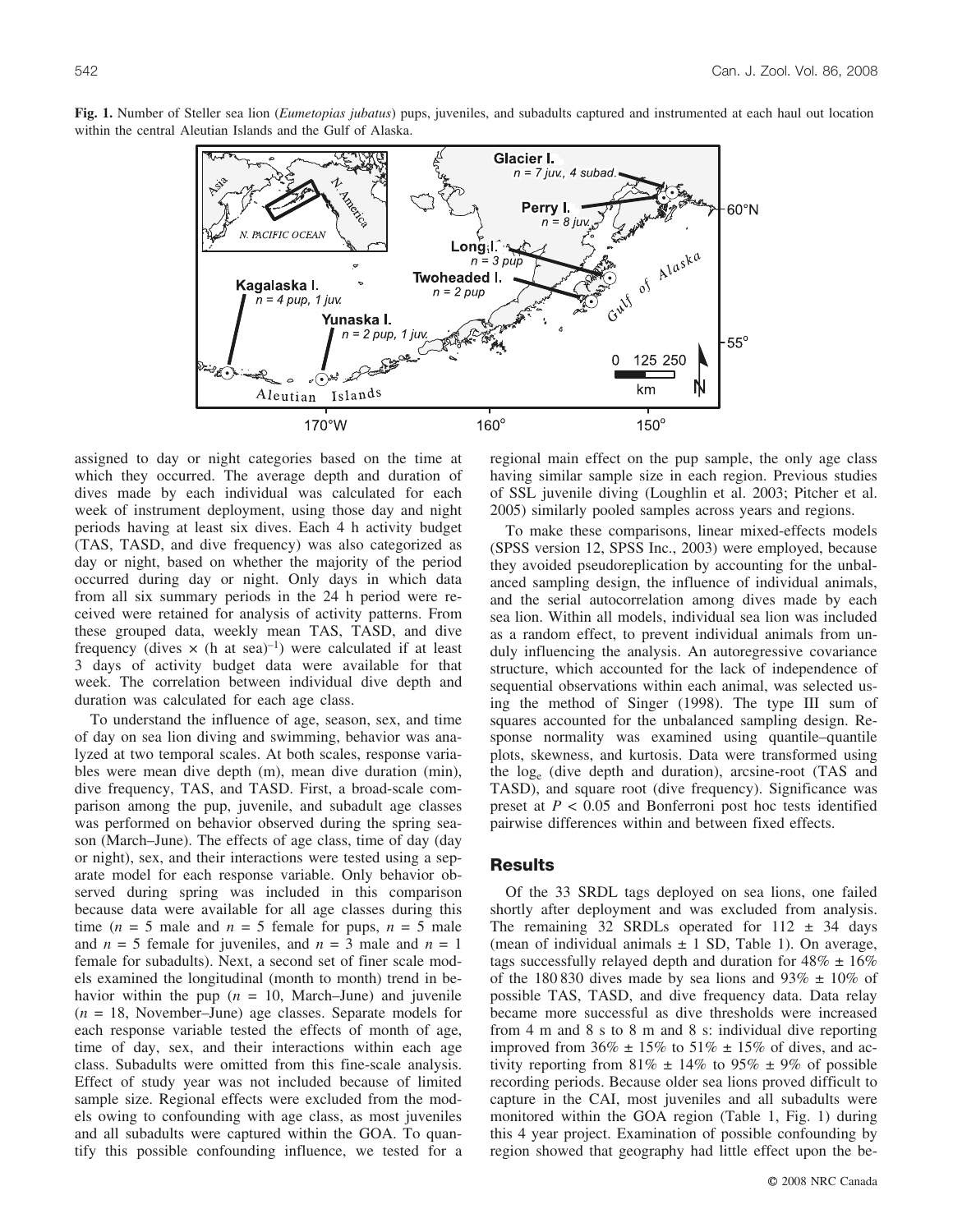**Table 2.** Effects of age class on mean  $(95\%$  confidence interval) responses for pup ( $n = 5$  males and  $n = 5$  females), juvenile ( $n = 5$  males and  $n = 5$  females), and subadult ( $n = 3$  males and  $n = 5$ ) 1 female) Steller sea lion (*Eumetopias jubatus*) diving during spring (March–June) with statistically similar means indicated by similar letters.

|                                                             | Age class         |                     |                     |  |  |
|-------------------------------------------------------------|-------------------|---------------------|---------------------|--|--|
| Response                                                    | Pup               | Juvenile            | Subadult            |  |  |
| Depth $(m)$                                                 | $13(10.2 - 16.5)$ | $29a (23.9 - 34.0)$ | $38a (25.8 - 56.5)$ |  |  |
| Duration (min)                                              | $0.9(0.8-1.1)$    | $1.7b(1.5-1.9)$     | $2.0b$ (1.5–2.7)    |  |  |
| TAS $(\%)$                                                  | $41(33-50)$       | 56c $(50-62)$       | $69c(55-80)$        |  |  |
| TASD $(\%)$                                                 | $10(5-17)$        | $27d(20-34)$        | $32d(16-50)$        |  |  |
| Frequency (no. of dives $\times$ (h at sea) <sup>-1</sup> ) | $3.1(1.8-4.8)$    | 4.6e $(3.4-6.0)$    | 6.0e $(3.1-10.0)$   |  |  |

**Note:** TAS, proportion of time spent at sea; and TASD, proportion of time at sea spent diving.

havior of pups: dive depth and duration did not differ by region  $(F_{[1,7,760]} = 1.000, P = 0.347; F_{[1,7,739]} = 3.662, P =$ 0.093, respectively). Whether this lack of regional effect existed for juveniles or subadults was unknown and untestable. Mass at capture was similar by sex for pups and juveniles (two-sample Student's *t*:  $t_{[9]} = -1.172$ ,  $P = 0.272$ ;  $t_{[9]} = -1.471$ ,  $P = 0.175$ , respectively); subadult mass differences by sex could not be tested.

Overall, dives were shallow  $(31 \pm 17 \text{ m})$ , mean of individual animals  $\pm$  1 SD) and short (1.7  $\pm$  0.6 min), and sea lions spent 48%  $\pm$  12% of their time at sea, with 27%  $\pm$  10% of this time at sea spent diving. The deepest dives by age group were 325 m by a 10-month-old pup, >361 m by a 33-month-old juvenile, and >361 m by a subadult (361 m is the recording limit of SRDL programs). The longest dives were 4.9 min by a 10-month-old pup and 13.2 min by a 19-month-old juvenile. The largest subadult made a few 32.9 min dives; other subadults dived for a maximum of 18 min. Individual dive depth and duration were significantly, positively correlated for pups (linear regression:  $R^2 = 0.649$ ,  $n = 37310$ ,  $P < 0.001$ ), juveniles ( $R^2 = 0.726$ ,  $n = 116201$ ,  $P < 0.001$ ), and subadults ( $R^2 = 0.703$ ,  $n =$ 27 319, *P* < 0.001).

### **Age class comparisons**

The broad-scale models comparing pup, juvenile, and subadult diving patterns during spring found significant differences in behavior due to age class and time of day. Mean values for comparisons are shown in Tables 2 and 3. Overall, juvenile sea lions dove 11 m deeper and 0.6 min longer than pups (depth:  $F_{[2,29.6]} = 18.257, P < 0.001$ ; duration:  $F_{[2,29,5]} = 18.607, P < 0.001$ , but dive frequency did not differ significantly. Juveniles spent 26% more TAS and 12.5% more TASD than pups (TAS:  $F_{[2,26.2]} = 7.377$ ,  $P = 0.003$ ; TASD:  $F_{[2,28.4]} = 6.516, P = 0.005$ ). Subadult diving and activity patterns were not significantly different from those of juveniles, but were greater than pups for all main effects (*F* tests above; Table 2). There was a small but significant effect of sex on dive duration (males dove 24 s longer than females:  $F_{[1,28.3]} = 6.075$ ,  $P = 0.020$ ), but sex did not significantly influence any other dive metric and there were no sex by age class interactions.

There were significant interactions between age class and time of day for all parameters measured, but this effect was less evident in dive performance than activity patterns (Table 3). While the day/night contrast was significant for both pup and juvenile dive depth and duration  $(F_{[2,707.0]} =$ 27.488,  $P = 0.002$ ;  $F_{[2,665.0]} = 24.001$ ,  $P = 0.009$ , respectively), effect sizes were small (pups, 2.2 m and 0.1 min; juveniles, 7 m and 0.2 min; Table 3). Subadult diurnal contrasts were larger (14 m and 0.5 min; Table 3).

In contrast, diel differences in activity patterns were more pronounced, with animals of all age classes less aquatically active during the day than during the night. In general, the magnitude of the difference between day and night activity patterns decreased with age as daytime activity increased. For example, pups spent 48% less TAS, 7% less TASD, and dove 6.6 times less frequently during the day than during the night (Table 3; TAS:  $F_{[2,766.6]} = 259.704$ ,  $P < 0.001$ ; TASD:  $F_{[2,724.8]} = 73.352,$   $P < 0.001$ ; dive frequency:  $F_{[2,744.2]} = 274.659$ ,  $P < 0.001$ ). Juveniles were also less aquatically active during the day, but because diel differences were small (Table 3), juvenile activity patterns differed from those of pups only during daylight hours, when juveniles were much more active than pups. Similarly, subadults were less aquatically active during the day, but daytime activity levels did not differ from those of juveniles. In contrast to age-related differences in daytime activity patterns, TASD and dive frequency did not differ by age during the night, although confidence intervals were wide.

#### **Developmental and seasonal changes**

The second set of analyses was designed to identify longitudinal changes in behavioral patterns owing to ontogeny, season, and (or) time of day. Models were run for pups and juveniles separately, in part because of their dissimilar record lengths, and subadults were excluded. Pups were monitored during 4 months in the spring (March–June) when they were between 9 and 12 months of age. Over this period the average depth of dives made by pups increased by 6 m  $(F_{[3,57.0]} = 9.508, P < 0.001;$  Fig. 2A), but duration did not change  $(F_{[3,89.4]} = 0.760, P = 0.519;$  Fig. 3A). In addition, as pups got older (and the season progressed), a diurnal pattern emerged as the dives made at night became deeper and longer than those made during daylight (significant month of age  $\times$  time of day interaction:  $F_{[3,137.4]} = 6.910, P < 0.001;$  $F_{[3,124.5]} = 5.642, P = 0.001$ , respectively; Figs. 2A, 3A). By June, pup dive depth and duration became similar to juvenile diving  $(F_{[1,22.676]} = 12.147, P = 0.002; F_{[1,24.976]} = 10.987,$  $P = 0.003$ , respectively; Figs. 2, 3). Dive frequency also increased significantly from 1.8 to 4.3 dives  $\times$  (h at sea)<sup>-1</sup> between April and June  $(F_{[2,67.7]} = 5.949, P = 0.004)$ .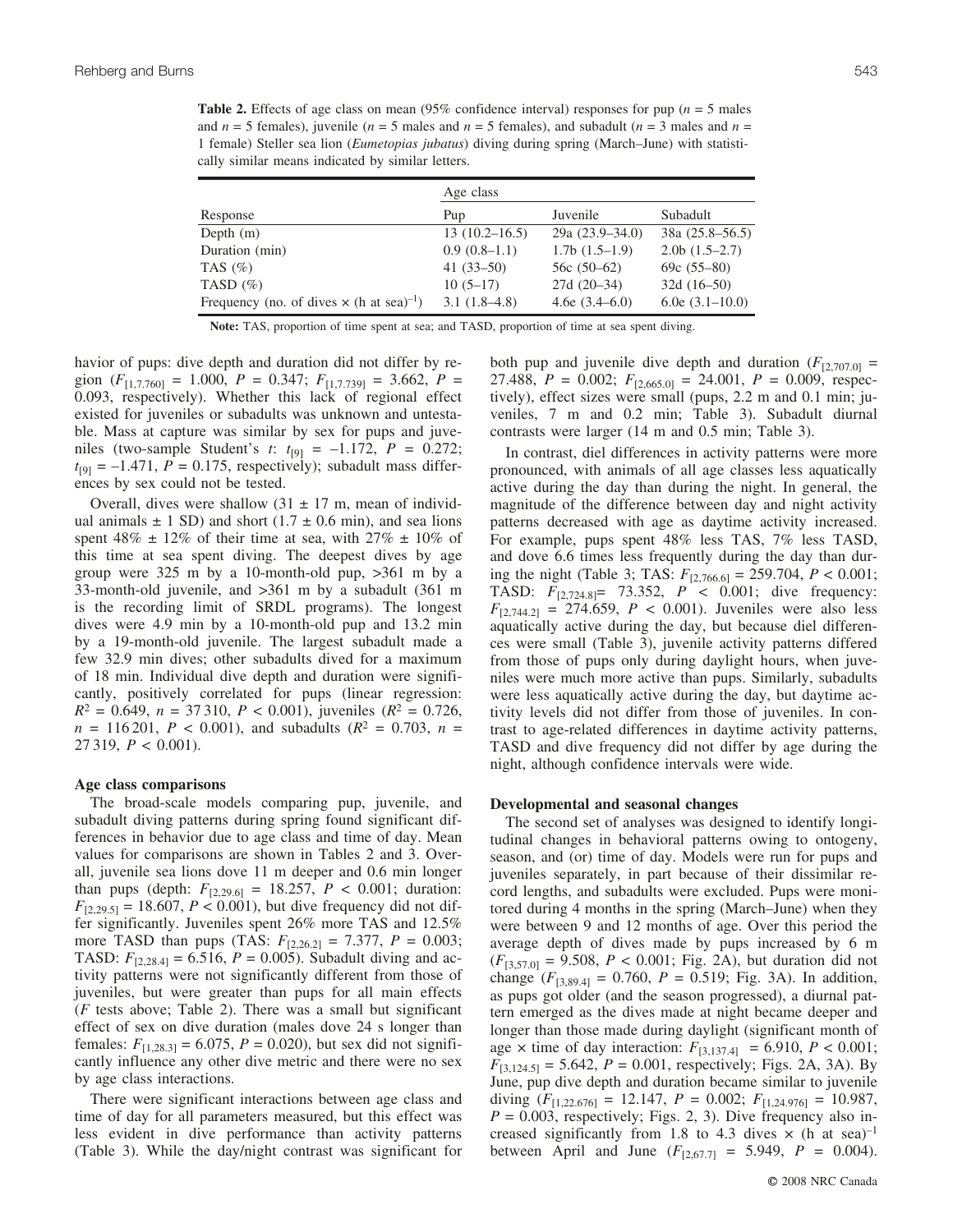**Table 3.** First-order interactive effects of age class and time of day on mean (95% confidence interval) responses for pup (*n* = 5 males and *n* = 5 females), juvenile (*n* = 5 males and *n* = 5 females), and subadult (*n* = 3 males and *n* = 1 female) Steller sea lion (*Eumetopias jubatus*) diving during spring (March–June) with statistically similar means indicated by similar letters.

|                                                             | Age class      |                  |                  |                     |                 |                   |  |  |  |
|-------------------------------------------------------------|----------------|------------------|------------------|---------------------|-----------------|-------------------|--|--|--|
|                                                             | Pup            |                  | Juvenile         |                     | Subadult        |                   |  |  |  |
| Response                                                    | Day            | Night            | Day              | Night               | Day             | Night             |  |  |  |
| Depth $(m)$                                                 | $12(10-16)$    | $14(11-17)$      | $32a(27-38)$     | $25b(21-30)$        | $46a (31-68)$   | $32b(21-47)$      |  |  |  |
| Duration (min)                                              | $0.9(0.7-1.0)$ | $1.0(0.8-1.1)$   | 1.8a $(1.6-2.0)$ | $1.6b(1.4-1.8)$     | $2.3a(1.7-3.0)$ | $1.8b(1.3-2.4)$   |  |  |  |
| TAS $(\% )$                                                 | $19(12-26)$    | $67c(58-75)$     | $57a,b(50-63)$   | 56a,c $(50-62)$     | 62b $(48-75)$   | $75(62 - 86)$     |  |  |  |
| TASD $(\%)$                                                 | $6(2-12)$      | 15c $(8-24)$     | $27a,b(20-34)$   | $27a$ , c $(20-34)$ | $29b(14-47)$    | $34c(18-53)$      |  |  |  |
| Frequency (no. of dives $\times$ (h at sea) <sup>-1</sup> ) | $1.0(0.3-2.0)$ | 6.6c $(4.5-9.0)$ | 4.2a $(3.0-5.6)$ | $5.0c(3.7-6.6)$     | $4.3a(1.8-7.8)$ | $8.1c$ (4.5–12.7) |  |  |  |

**Note:** TAS, proportion of time spent at sea; and TASD, proportion of time at sea spent diving.

Overall, dives were more frequent at night (Fig. 4A), but there was no significant month of age  $\times$  time of day interaction. Sex  $\times$  month of age interactions were not significant for dive depth, dive duration, or dive frequency.

Pup activity patterns also changed with age and season. Pup TAS increased from 31% to 53% between April and June  $(F_{[2,243.5]} = 10.187, P < 0.001)$ . There was a significant month of age  $\times$  time of day interaction as the increase in TAS was driven by the marked increase in the amount of time pups spent at sea during the night in May and June  $(F_{[4,65.311]} = 22.823, P < 0.001$ ; Fig. 5A), but a smaller increase during the day  $(F_{[4,76.3]} = 5.028, P = 0.001)$ . In contrast, overall TASD did not increase significantly with age for pups  $(F_{[4,59.564]} = 2.104, P = 0.092)$ , but did vary by time of day  $(F_{[1,118.0]} = 78.420, P < 0.001)$ . Pups of all ages spent significantly more TASD during night than during day (Fig. 6A), and TASD significantly increased with month of age only during the night  $(F_{[4,76.4]} = 3.303, P = 0.015)$ , indicating this diurnal pattern was always present and became more pronounced with age. Because overall TASD remained constant over time, increased underwater activity by pups was driven solely by changes in TAS.

Unlike the relatively short dive record for pups, information on the diving behavior and activity budgets of juveniles was collected over an 8 month period from November to June, when sea lions were between 17 and 24 months of age. Juvenile dive depth and duration declined progressively with increasing month of age (by 19 m and 52 s;  $F_{[7,138.8]}$  = 2.949,  $P = 0.007$ ;  $F_{[7,118.0]} = 4.095$ ,  $P < 0.001$ , respectively). Juvenile dive depth and duration also had significant time of day  $(F_{[1,420.2]} = 42.772, P < 0.001; F_{[1,397.8]} = 25.9, P <$ 0.001, respectively) and month of age  $\times$  time of day effects  $(F_{[7,425.6]} = 3.9, P < 0.001; F_{[7,405.3]} = 2.5, P = 0.015$ , respectively). From November to February, juvenile dives were significantly deeper and longer at night than during daylight, but this pattern was absent between March and June (Figs. 2B, 3B). Whereas overall dive frequency did change with month of age  $(F_{[7,123.3]} = 2.306, P = 0.030)$ , there were no significant differences between individual months. Instead, there was a complex month  $\times$  time of day interaction  $(F_{[7,394,9]} = 37.978, P < 0.001)$  as juveniles dove more frequently during daylight from December to February, but more frequently at night from April through June (Fig. 4B). As a result, the frequency of daytime dives declined as animals aged and spring advanced. There were no significant month of age  $\times$  sex interactions for dive depth, duration, or frequency.

Unlike dive behavior, there was no significant variation in overall juvenile activity patterns owing to month of age. However, as with dive frequency, this apparent lack of trend masked a complex interaction between time of day and month, with juveniles spending significantly more TAS during daytime from November to February, but more TAS at night between April and June  $(F_{[7,421.0]} = 35.627, P <$ 0.001; Figs. 5B, 6B). Similarly, juveniles spent progressively less TASD during daylight as the season progressed, but TASD at night did not change  $(F_{[7,423,6]} = 15.423, P <$ 0.001; Fig. 6B). As a result, most diving activity took place during daylight in winter, but at night in spring. Sex  $\times$ month of age interactions were not significant for TAS or TASD.

## **Discussion**

This study examined metrics of diving behavior in young sea lions to determine how animal age influenced foraging ability and, by extension, the degree to which juveniles might be at greater risk because of reduced prey availability. We found that pups were less aquatically active than older sea lions, as expected for individuals dependent on lactating females, but this difference disappeared by late spring, coincident with their expected weaning (Pitcher et al. 2001). The effects of age on diving and activity patterns likely integrate physiological development and foraging choices: the dives of young pups were both shorter and shallower than those of older animals because of their reduced breath-hold ability, whereas the more frequent diving by older animals likely reflects their increased reliance on independent foraging and need to target prey during periods when they were most accessible. In combination, the possible vulnerability of pups to prey depletions caused by reduced diving ability relative to older SSLs may explain the extended lactation strategy of SSL females.

#### **Diving and activity differs by age class**

The significant differences between the diving behavior and activity patterns of pups, juveniles and subadults during spring suggest that pups are less-capable divers than older sea lions. The shorter, shallower, and less-frequent dives of younger animals likely reflects their smaller body mass, lower mass-specific oxygen stores, and higher diving metabolic rates, all of which contribute to a calculated aerobic dive limit (cADL) that is 0.5 min shorter for pups than juveniles (Richmond et al. 2006). In other pinnipeds, reduced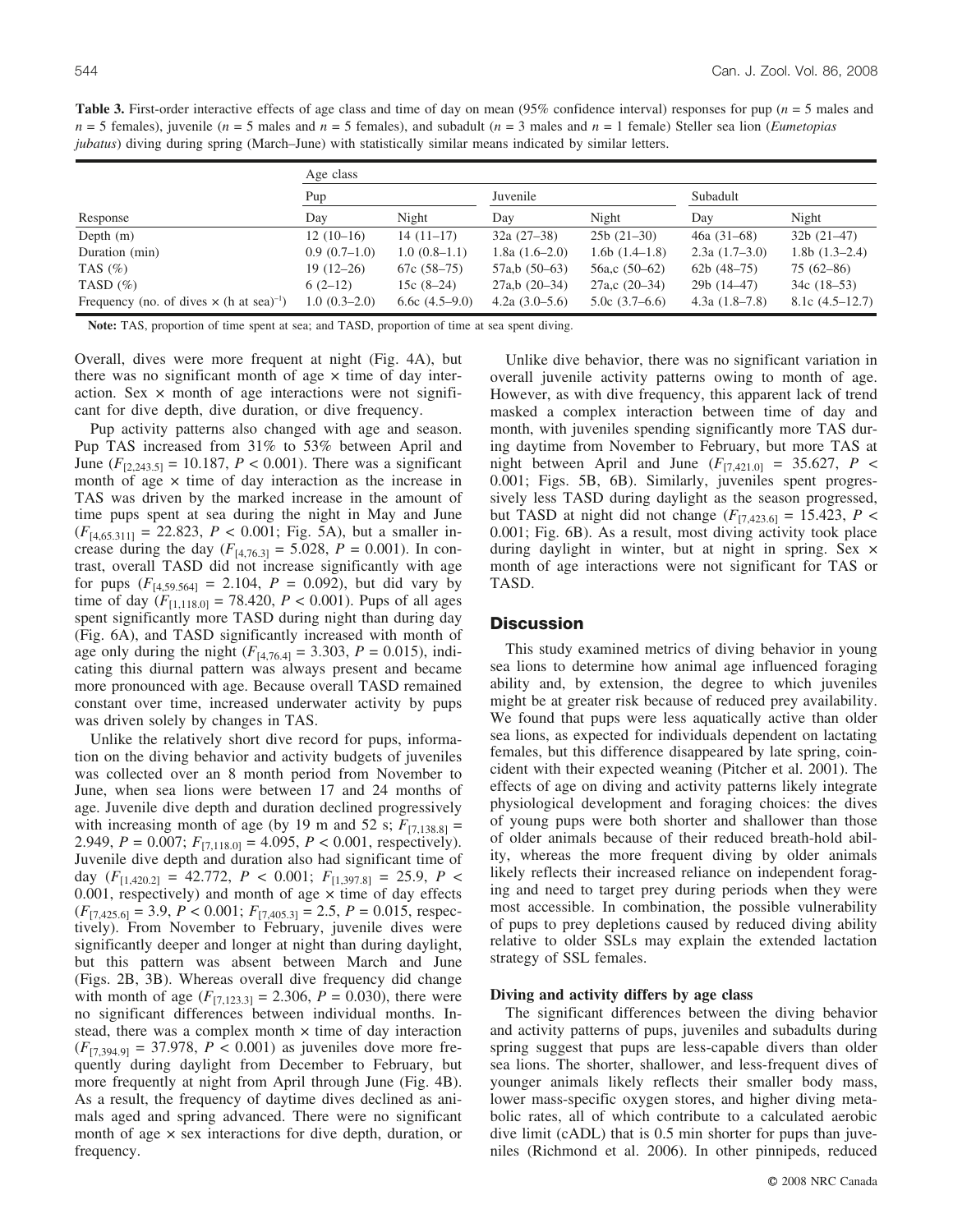**Fig. 2.** Comparison of trend in mean (95% confidence interval) dive depth (m) during daylight ( $\Box$ ) and night ( $\bullet$ ) for Steller sea lion (*Eumetopias jubatus*) pups (A) and juveniles (B). Significant ( $P < 0.05$ ) differences between daylight and night values are indicated by asterisks. Broken line indicates overall mean by month. The *x* axes of plots are aligned by month of year.



aerobic dive capacity has been shown to limit the ability of younger animals to make lengthy dives (Horning and Trillmich 1997; Burns 1999; Loughlin et al. 2003; Pitcher et al. 2005). Interestingly, the larger subadult sea lions did not significantly outperform juveniles, suggesting that the impact of any physiological constraint had eased by the time animals were in their second year of life. In these comparisons, there was some indication that males made longer dives than females. This difference cannot be attributed to differences in physiological capacity (Richmond et al. 2006), but may reflect the fact three of the four oldest animals were male, as were the two largest animals (Table 1). However, any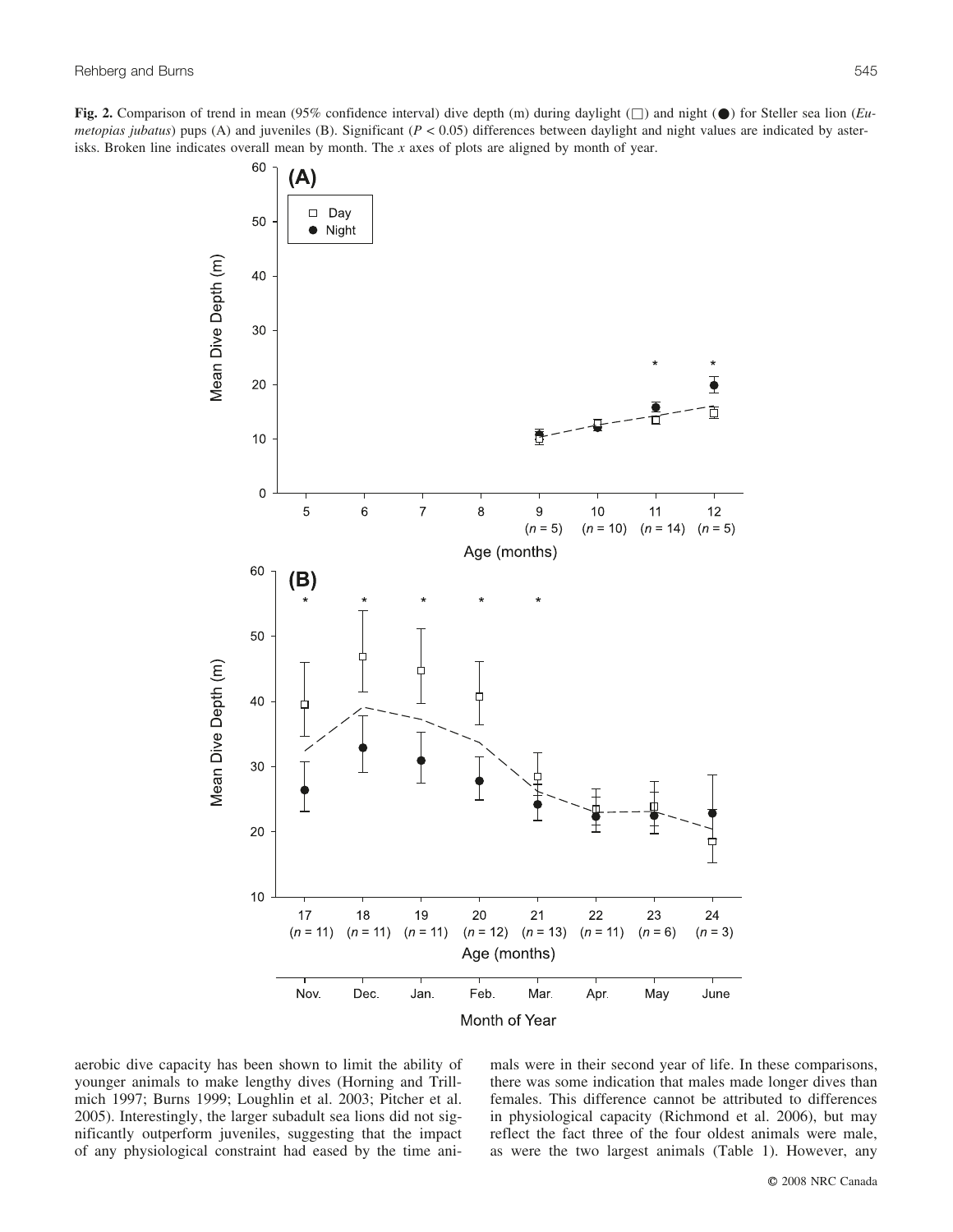

**Fig. 3.** Comparison of trend in mean (95% confidence interval) dive duration (min) during daylight ( $\Box$ ) and night ( $\bullet$ ) for Steller sea lion (*Eumetopias jubatus*) pups (A) and juveniles (B). Axes and other markings as in Fig. 2.

interpretation based on mass is tenuous because sea lions were weighed only at time of capture. It is also possible that behavioral differences attributed to age may instead reflect regional or interannual effects. Unfortunately, capture difficulties produced an unbalanced sample that precluded direct testing of such effects.

After the first year of life, potential influence of prey selection upon behavior become more apparent, as shown by differences in activity patterns between pups, juveniles, and subadults. Pups spent less TAS and TASD than juveniles or subadults. Because these activities are independent of physiological breath-holding ability, and TAS and TASD are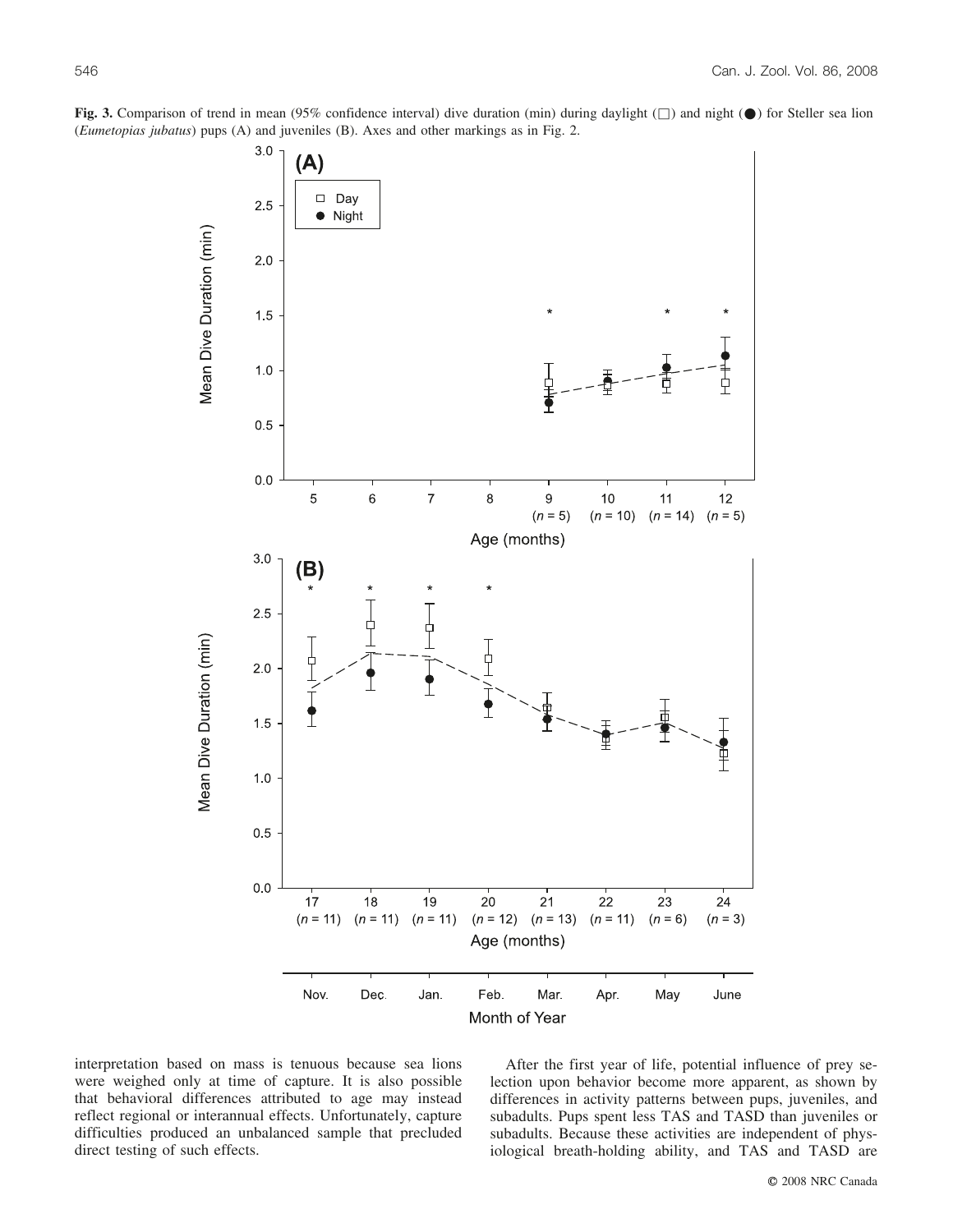Fig. 4. Comparison of trend in mean (95% confidence interval) dive frequency (dives  $\times$  (h at sea)<sup>-1</sup>) during daylight ( $\Box$ ) and night ( $\bullet$ ) for Steller sea lion (*Eumetopias jubatus*) pups (A) and juveniles (B). Axes and other markings as in Fig. 2.



measures of how animals remain submerged in potential pursuit of prey, these are likely better indices of the degree to which different age classes rely on foraging to meet their nutritional needs. Pups in this study were 10–12 months old and likely still dependent on maternal resources for some of their nutrition, as the earliest weaning opportunity is thought to be just prior to their dams giving birth in June (Trites and Porter 2002). However, sea lion pups, like most otariids, begin diving and ingesting prey well before weaning (Raum-Suryan et al. 2004; Pitcher et al. 2005), and Williams et al. (2007) found that lactating California sea lion (*Zalophus californianus* (Lesson, 1828)) females are unable to meet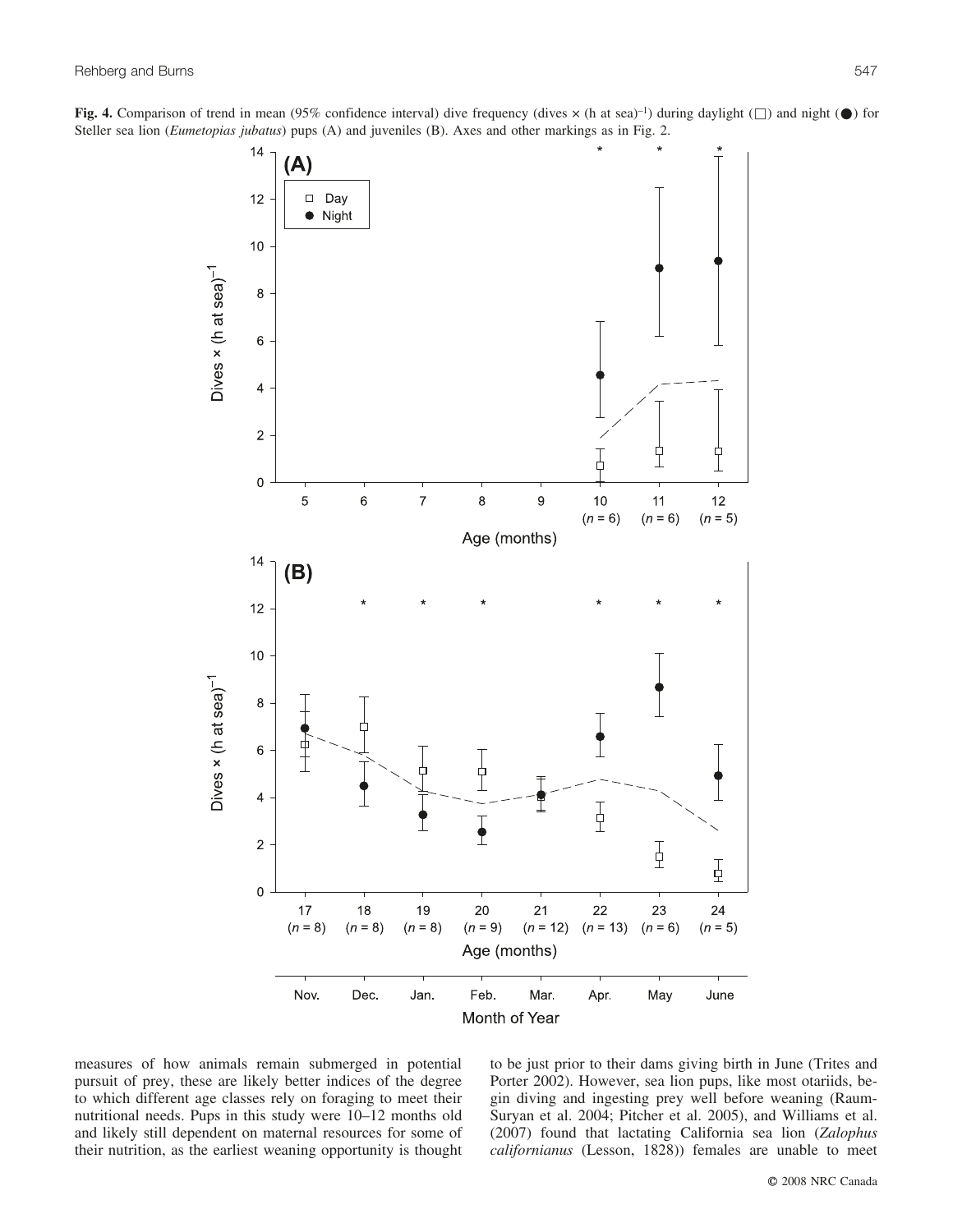

**Fig. 5.** Comparison of trend in mean (95% confidence interval) proportion of time spent at sea (TAS) during daylight  $(\Box)$  and night  $(\Box)$  for Steller sea lion (*Eumetopias jubatus*) pups (A) and juveniles (B). Axes and other markings as in Fig. 2.

100% of pup nutritional demands by 6 months of age. Thus, some spring season pup diving activity likely represents foraging. Still, the much older and larger juveniles (22– 24 months of age) and subadults  $(230 \text{ months})$  must forage to much greater extent. This is reflected in the threefold greater proportion of time at sea older animals spent diving (10% vs. 27% and 32% TASD).

In addition to differences in the magnitude and extent of diving activity, there was also a marked difference in the impact of time of day on the behavior of pups and older sea lions. While pups spent similar TAS during night as the older juveniles, pups were far more likely to be resting on land during the day than older animals. Because lactating adult females are more frequently onshore during the day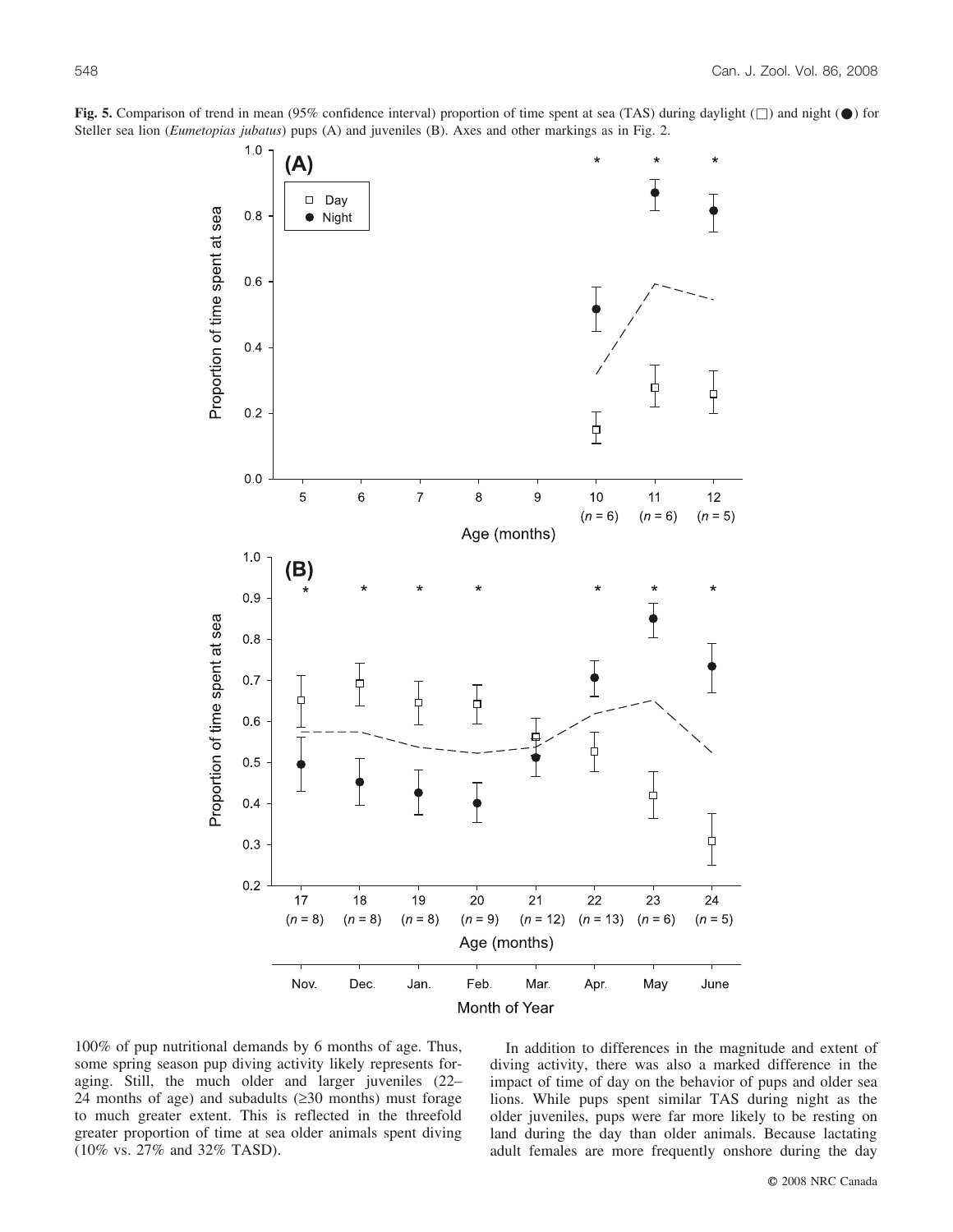**Fig. 6.** Comparison of trend in mean (95% confidence interval) proportion of time spent at sea spent diving (TASD) during daylight ( $\Box$ ) and night (\*) for Steller sea lion (*Eumetopias jubatus*) pups (A) and juveniles (B). Axes and other markings as in Fig. 2.



(Loughlin et al. 1998), pups may reduce their daytime aquatic activity to ''forage'' by suckling their dams. Indeed, when their dams are present on the haul out, pups spend approximately 20% of their time suckling (Higgins et al. 1988). The importance of aquatic activity at night is highlighted by the fact that pups, juveniles, and subadults all had similar TASD and dive frequency during this period. The early emergence of a diel pattern similar to that seen among marine vertebrates that forage on vertically migrating species (Croll et al. 1992; Burns and Testa 1997; Horning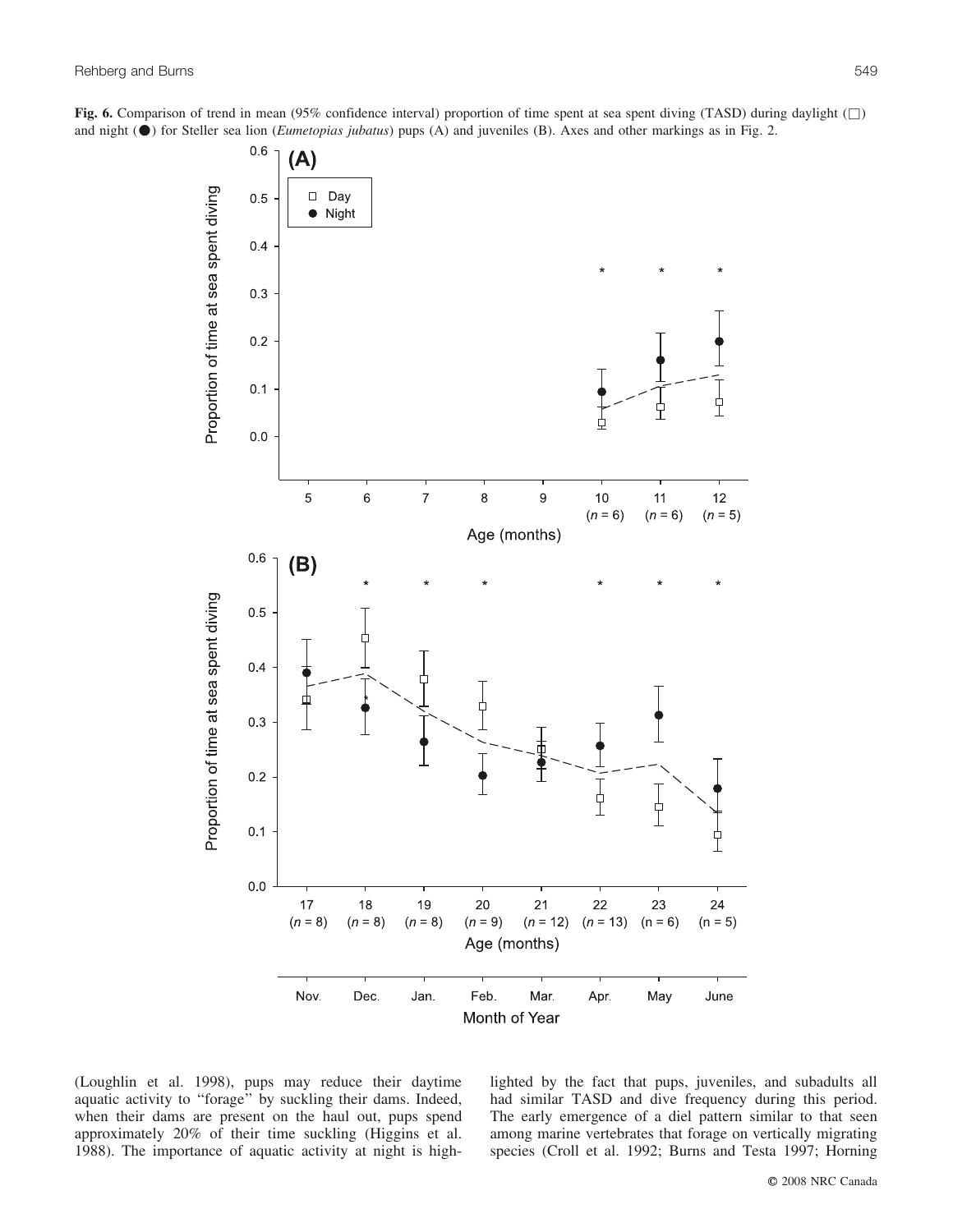and Trillmich 1997; McCafferty et al. 1998; Baker and Donohue 2000; Baird et al. 2005) suggests that sea lions are foraging when venturing out at night, even at a young age.

### **Longitudinal trends describe foraging**

The patterns observed in the comparison between age classes were also evident within each age class, but developmental shifts were confounded by seasonal changes. For example, the average depth and duration of juvenile dives declined progressively from November to June, even as the cADL increased with age (Richmond et al. 2006). Since TAS and TASD remained relatively constant over this period, changes in dive metrics likely reflect seasonal changes in prey behavior, and therefore strongly suggest that SSLs 17 months and older are foraging to meet some of their energetic needs. Because most juveniles were captured within the GOA, it is possible this trend is more reflective of juvenile behavior in the GOA than in the CAI.

During winter, the most common SSL prey in the study area are walleye pollock (*Theragra chalcogramma* (Pallas, 1814)), Pacific cod (*Gadus macrocephalus* Tilesius, 1810), Pacific herring (*Clupea pallasii* Valenciennes in Cuvier and Valenciennes, 1847), and Atka mackerel (*Pleurogrammus monopterygius* (Pallas, 1810)) (Sinclair and Zeppelin 2002). Of these, pollock, herring, and mackerel vertically migrate and are more accessible near the surface at night (Schabetsberger et al. 2000; Thomas and Thorne 2001; Nichol and Somerton 2002). Juvenile diving behavior during winter appears to track these changes: dives are deeper, longer, and more frequent during daylight, and sea lions spend more of their time at sea submerged during daylight than at night. Why juvenile sea lions target prey at depth during the few daylight hours in winter, rather then foraging more extensively when prey are more accessible during the long winter night, is not known. It may be that sea lions are targeting prey when they are more densely aggregated near the seafloor, rather than when dispersed throughout the water column. Such benthic foraging has been suggested to be a more efficient foraging strategy than pelagic foraging for crabeater seals (*Lodobon carcinophagus* (Hombron and Jacquinot, 1842)) diving in winter (Burns et al. 2004), and for Australian sea lions (*Neophoca cinerea* (Péron, 1816)) foraging in an environment where resources are patchily distributed and of generally low availability (Costa and Gales 2003).

There was a marked shift in the diving patterns of juveniles during early spring, coincident with the return of Pacific salmon (genus *Oncorhynchus* Suckley, 1861) aggregations in the nearshore environment. Returning salmon become a dominant SSL prey item (Sinclair and Zeppelin 2002) and, like other preferred prey, are known to vertically migrate (Friedland et al. 2001). Thus, the increase in proportion of short shallow dives and the frequency of diving activity (reflected in TAS and TASD) during the short spring nights suggests that sea lions were actively targeting prey at night. Night-time foraging would also allow sea lions to target surface-active herring schools, pollock, and (or) salmon during periods when visual predators such as orca (*Orcinus orca* (L., 1758)) are less likely to be hunting (Frid et al. 2007). Night foraging would also allow juveniles to remain on the rookery during daylight for social interactions or suckling opportunities, if still receiving maternal support. In combination, these findings suggest that juvenile SSL diving behavior is shaped by a complex interaction between physiological ability, prey availability, and inter- and intraspecific relationships.

Seasonal or ontogenetic shifts in the diving patterns of pups were much less evident, largely because the data represented a shorter period of time. However, pups did appear to be developing their foraging ability in the spring, as dive depth, duration, and frequency, TAS, and TASD increased slightly with age. Because this increase in performance coincided with a minimal increase in physiological capacity (the cADL increased by ~18 s, Richmond et al. 2006), changes in behavior more likely reflected increasing reliance on prey rather than response to increased breath-hold capacity. While our hypothesis that pups rely more heavily on foraging to meet their energetic needs in spring was supported by the strong similarities in the pattern of behavior between pups and older sea lions (discussed earlier), and by observations that feces from pups as young as 3 months contained evidence of prey ingestion (Raum-Suryan et al. 2004), there was no direct evidence for increased prey intake in older pups. Similarly, the emergence of a diurnal pattern in diving and swimming activity has been correlated with the onset of foraging activity in Galapagos fur seal pups (*Arctocephalus galapagoensis* Heller, 1904) (Horning and Trillmich 1997) and northern fur seals (*Callorhinus ursinus* (L., 1758)) (unpublished manuscript cited by Baker and Donohue 2000).

The possibility that pups forage during spring on vertically migrating prey resources clarifies several otherwise unexplained day–night contrasts. In this study, the largest differences between pup and juvenile activity patterns occurred during daylight, whereas the largest age-related increases in pup performance and activity patterns occurred at night. In combination with cADL estimates, these findings suggest that during the spring pups are restricted to foraging at night when vertically migrating prey are near the surface, while older sea lions can also forage during daylight and upon demersal species. That reduced aerobic capacity can restrict the foraging choices of young animals to species and times when prey are near the surface has previously been noted in other otariids and phocids (Horning and Trillmich 1997; Burns 1999; Horning and Trillmich 1999).

## **Broader impacts**

In contrast to other high-latitude otariids, young SSLs have a remarkably long period of nutritional dependency upon their dams. For example, northern fur seals, which occur at the same latitudes, nurse their pups for only 4 months (Gentry et al. 1986), and the lengthy dependent period of species such as the Australian sea lion (Higgins and Gass 1993) and Galapagos fur seals (reviewed by Kovacs and Lavigne 1992) are typically attributed to the relatively resource-poor environments in which they are found (Gentry et al. 1986). In these species with longer dependent periods, pups are known to begin diving prior to weaning, with dive performance increasing with age (Horning and Trillmich 1997). The links between prey behavior, physiological capacity, and diving patterns observed in this study suggest why it might benefit SSL females to extend lactation through the winter months, despite the relatively high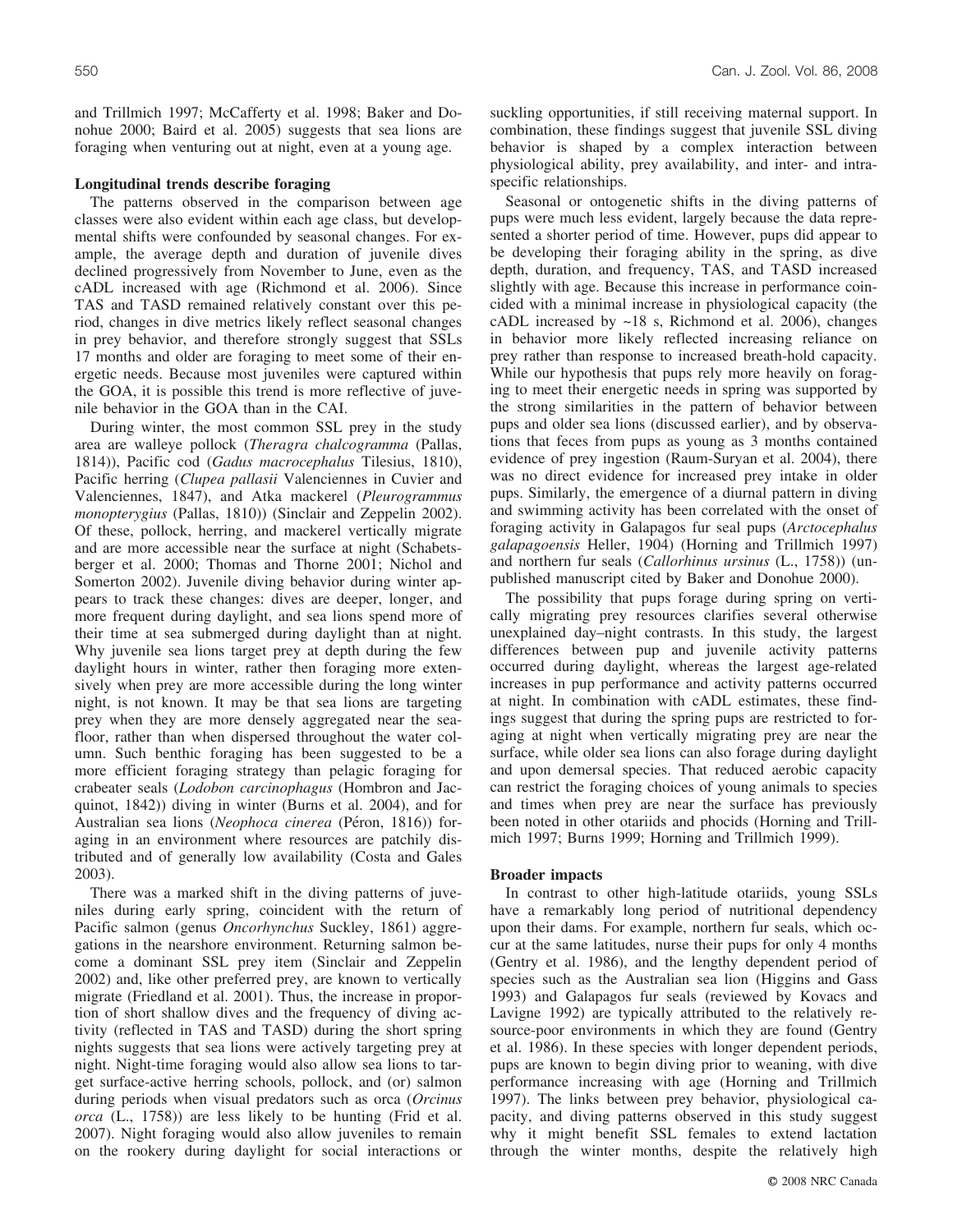productivity of Alaskan coastal waters. As we have seen, juvenile foraging dives during winter are both long and deep, and young pups (at 5 months) would likely be unable to sustain this activity given their limited breath-hold ability. Indeed, the average duration of juvenile dives during winter is nearly twice the cADL of pups in winter (Richmond et al. 2006). By supporting their pups into spring, females can wean them at a time when foraging dives are less demanding as prey resources become more prevalent in shallower waters, thus increasing the likelihood of pup survival. That pups do begin to rely more heavily on prey during spring is suggested by the increase in diving activity and the alignment of their diurnal activity patterns with those of older animals.

The longer lactation period observed in SSLs may also provide time for social transfer of foraging skills and information, as has been suggested for other pinnipeds (McCafferty et al. 1998). SSLs are social foragers (Gende et al. 2001) that target seasonally abundant prey resources by moving between multiple central place haul-out locations (Raum-Suryan et al. 2004; Womble and Sigler 2006). Observations that SSL depart haulouts en masse (Higgins et al. 1988; C.A. Clark, Alaska Department of Fish and Game, personal communication, 2007) and with similar bearings (M.J. Rehberg, unpublished data) suggest that they may use an information center foraging strategy (Bonadonna et al. 2001). Thus, early training may (or may not, see Fowler et al. 2007) provide an additional benefit to the pup during the period of extended maternal care.

However, the benefit to the adult female of extending maternal care beyond the first year is less clear, as it will effectively decrease her fecundity. Still, during years of poor forage availability, lactating SSL females can evince high abortion rates (to 45% during the years of greatest population decline, Pitcher et al. 1998), and extend the suckling period of their existing pup (Bonner 1984; Trillmich 1990; Pitcher et al. 2001). If such behavior improves juvenile survival by partially compensating for nutritional deficits incurred because of their limited foraging ability, it could improve the female's lifetime reproductive success. In addition, because reduced juvenile survival causes greater population loss than reduced fecundity for SSL (Pascual and Adkinson 1994), extended and flexible lactation durations may buffer sea lion stocks from large swings in population size during periods of reduced prey availability.

## **Acknowledgements**

SSL capture was made possible by research cruises funded and staffed by the Alaska Department of Fish and Game aboard the Alaska Department of Public Safety PV *Woldstad* and PV *Stimson*, and the NOAA-Fisheries National Marine Mammal Laboratory aboard the United States Fish and Wildlife Service MV *Tiglax*. Frank Von Hippel, Ken Pitcher, and Carrie Beck provided helpful comments on this manuscript. Technical assistance with SRDLs was provided by P. Lovell, R. Beaton, C. Blight, and M. Fedak at the Sea Mammal Research Unit, University of St. Andrews, Scotland. Funding was provided by NOAA-Fisheries Steller Sea Lion Research Initiative Grant No. NA17FX1414 to J. Burns. This research was authorized by the University of Alaska Anchorage Institutional Animal Care and Use Committee and United States Marine Mammal Protection Act permits 782-1532 and 358-1564.

## **References**

Argos/CLS. 2000. User's manual. Argos/CLS, Toulouse, France.

- Baird, R.W., Hanson, M.B., and Dill, L.M. 2005. Factors influencing the diving behavior of fish-eating killer whales: sex differences and diel and interannual variation in diving rates. Can. J. Zool. **83**: 257–267. doi:10.1139/z05-007.
- Baker, J.D., and Donohue, M.J. 2000. Ontogeny of swimming and diving in northern fur seal (*Callorhinus ursinus*) pups. Can. J. Zool. **78**: 100–109. doi:10.1139/z99-190.
- Bonadonna, F., Lea, M.-A., Dehorter, O., and Guinet, C. 2001. Foraging ground fidelity and route-choice tactics of a marine predator: the Antarctic fur seal *Arctocephalus gazella*. Mar. Ecol. Prog. Ser. **223**: 287–297. doi:10.3354/meps223287.
- Bonner, W.N. 1984. Lactation strategies in pinnipeds: problems for a marine mammalian group. Symp. Zool. Soc. Lond. No. **51**: 253–272.
- Bost, C.A., Zorn, T., Le Maho, Y., and Duhamel, G. 2002. Feeding of diving predators and diel vertical migration of prey: King penguins' diet versus trawl sampling at Kerguelen Islands. Mar. Ecol. Prog. Ser. **227**: 51–61. doi:10.3354/meps227051.
- Bowen, W.D., Boness, D.J., and Iverson, S.J. 1999. Diving behaviour of lactating harbour seals and their pups during maternal foraging trips. Can. J. Zool. **77**: 978–988. doi:10.1139/cjz-77-6-978.
- Bowen, W.D., Tully, D., Boness, D.J., Bulheier, B.M., and Marshall, G.J. 2002. Prey- dependent foraging tactics and prey profitability in a marine mammal. Mar. Ecol. Prog. Ser. **244**: 235– 245. doi:10.3354/meps244235.
- Burns, J.M. 1999. The development of diving behavior in juvenile Weddell seals: pushing physiological limits in order to survive. Can. J. Zool. **77**: 737–747. doi:10.1139/cjz-77-5-737.
- Burns, J.M., and Testa, J.W. 1997. Developmental changes and diurnal and seasonal influences on the diving behaviour of Weddell seal (*Leptonychotes weddellii*) pups. *In* Antarctic communities: species, structure and survival. *Edited by* B. Battaglia, J. Valencia, and D. Walton. Cambridge University Press, Cambridge. pp. 328–334.
- Burns, J.M., Clark, C.A., and Richmond, J.P. 2004. The impact of lactation strategy on physiological development of juvenile marine mammals: implications for the transition to independent foraging. Int. Congr. Ser. **1275**: 341–350. doi:10.1016/j.ics. 2004.09.032.
- Costa, D.P., and Gales, N.J. 2003. Energetics of a benthic diver: seasonal foraging ecology of the Australian sea lion, *Neophoca cinerea*. Ecol. Monogr. **73**: 27–43. doi:10.1890/0012- 9615(2003)073[0027:EOABDS]2.0.CO;2.
- Croll, D.A., Gaston, A.J., Burger, A.E., and Konnoff, D. 1992. Foraging behavior and physiological adaptation for diving in thick-billed murres. Ecology, **73**: 344–356. doi:10.2307/ 1938746.
- Croxall, J.P., Davis, R.W., and O'Connell, M.J. 1988. Diving patterns in relation to diet of Gentoo and Macaroni penguins at South Georgia. Condor, **90**: 157–167. doi:10.2307/1368444.
- Fedak, M.A., Lovell, P., and Grant, S.M. 2001. Two approaches to compressing and interpreting time-depth information as collected by time-depth recorders and satellite-linked data recorders. Mar. Mamm. Sci. **17**: 94–110. doi:10.1111/j.1748-7692. 2001.tb00982.x.
- Ferrero, R.C., and Fritz, L.W. 2002. Steller sea lion research and coordination: a brief history and summary of recent progress. NOAA Tech. Memo. NMFS-AFSC-129.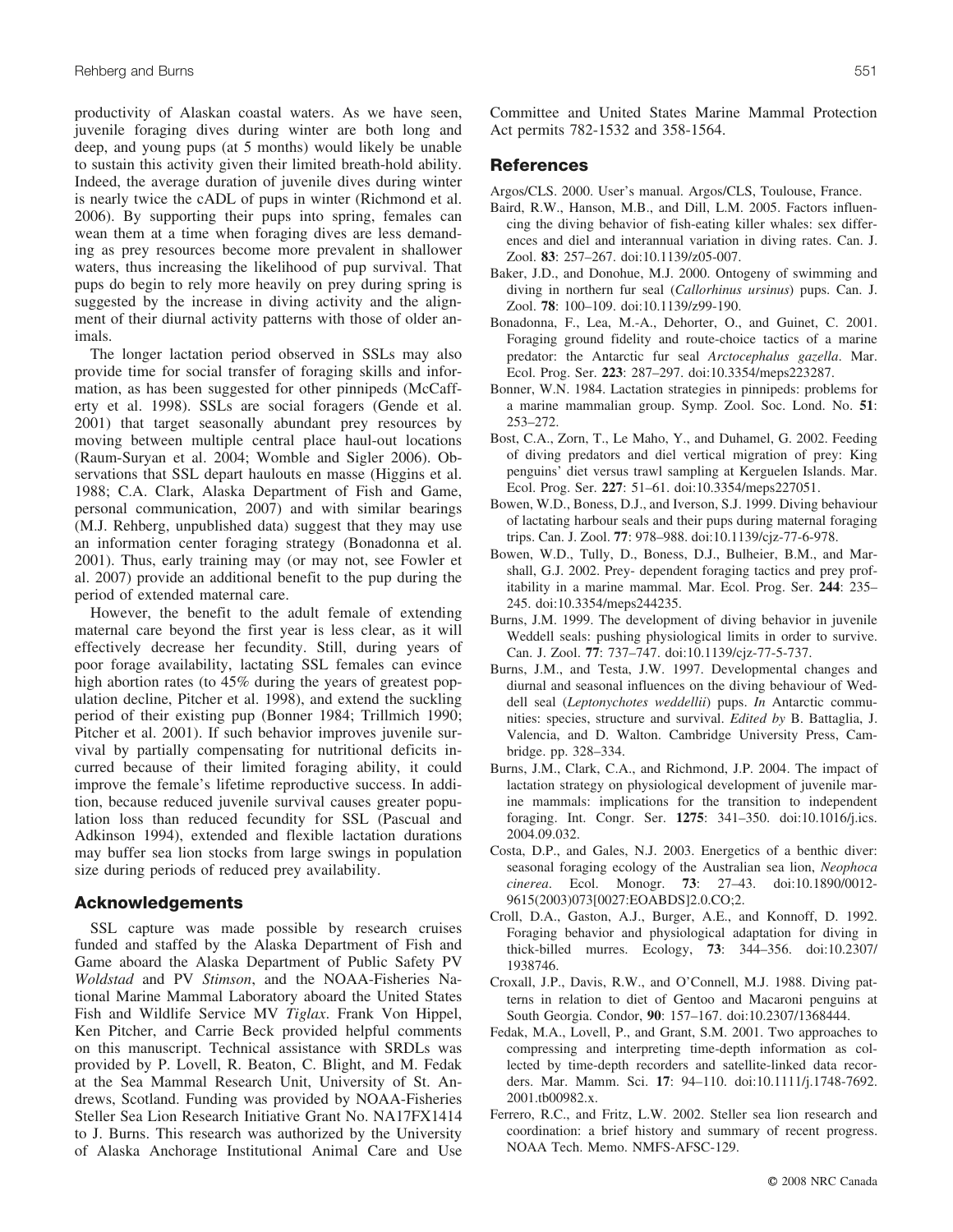- Fowler, S.L., Costa, D.P., and Arnould, J.P.Y. 2007. Ontogeny of movements and foraging ranges in the Australian sea lion. Mar. Mamm. Sci. **23**: 598–614. doi:10.1111/j.1748-7692.2007. 00134.x.
- Frid, A., Heithaus, M.R., and Dill, L.M. 2007. Dangerous dive cycles and the proverbial ostrich. Oikos, **116**: 893–902. doi:10. 1111/j.0030-1299.2007.15766.x.
- Friedland, K.D., Walker, R.V., Davis, N.D., Myers, K.W., Boehlert, G.W., Urawa, S., and Yasuhiro, U. 2001. Open-ocean orientation and return migration routes of chum salmon based on temperature data from data storage tags. Mar. Ecol. Prog. Ser. **216**: 235–252. doi:10.3354/meps216235.
- Gende, S.M., Womble, J.N., Willson, M.F., and Marston, B.H. 2001. Cooperative foraging by Steller sea lions, *Eumetopias jubatus*. Can. Field-Nat. **115**: 355–356.
- Gentry, R.L., Costa, D.P., Croxall, J.P., David, J.H.M., Davis, R.W., Kooyman, G.L., Majluf, P., McCann, T.S., and Trillmich, F. 1986. Synthesis and conclusions. *In* Fur seals: maternal strategies on land and at sea. *Edited by* R.L. Gentry and G.L. Kooyman. Princeton University Press, Princeton, N.J. pp. 220– 264.
- Harcourt, R.G., Bradshaw, C.J.A., Dickson, K., and Davis, L.S. 2002. Foraging ecology of a generalist predator, the female New Zealand fur seal. Mar. Ecol. Prog. Ser. **227**: 11–24. doi:10. 3354/meps227011.
- Heath, R.B., DeLong, R., Jameson, V., Bradley, D., and Spraker, T. 1997. Isoflurane anesthesia in free ranging sea lion pups. J. Wildl. Dis. **33**: 206–210. PMID:9131549.
- Higgins, L.V., and Gass, L. 1993. Birth to weaning: parturition, duration of lactation, and attendance cycles of Australian sea lions (*Neophoca cinerea*). Can. J. Zool. **71**: 2047–2055. doi:10. 1139/z93-290.
- Higgins, L.V., Costa, D.P., Huntley, A.C., and Le Boeuf, B.J. 1988. Behavioral and physiological measurements of maternal investment in the Steller sea lion, *Eumetopias jubatus*. Mar. Mamm. Sci. **4**: 44–58. doi:10.1111/j.1748-7692.1988.tb00181.x.
- Horning, M., and Trillmich, F. 1997. Ontogeny of diving behaviour in the Galapagos fur seal. Behaviour, **134**: 1211–1257.
- Horning, M., and Trillmich, F. 1999. Lunar cycles in diel prey migrations exert a stronger effect on the diving of juveniles than adult Galapagos fur seals. Proc. R. Soc. Lond. B Biol. Sci. **266**: 1127–1132. doi:10.1098/rspb.1999.0753.
- King, J.T., Gelatt, T.S., Pitcher, K.W., and Pendleton, G.W. 2007. A field-based method for estimating age in free-ranging Steller sea lions (*Eumetopias jubatus*) less than twenty-four months of age. Mar. Mamm. Sci. **23**: 262–271. doi:10.1111/j.1748-7692. 2007.00108.x.
- Kovacs, K.M., and Lavigne, D.M. 1992. Maternal investment in otariid seals and walruses. Can. J. Zool. **70**: 1953–1964. doi:10. 1139/z92-265.
- Loughlin, T.R. 1997. Using the phylogeographic method to identify Steller sea lion stocks. *In* Molecular genetics of marine mammals. The Society of Marine Mammology, Lawrence, Kans. pp. 159–171.
- Loughlin, T.R., Perlov, A.S., Baker, J.D., Blokhin, S.A., and Makhnyr, A.G. 1998. Diving behavior of adult female Steller sea lions in the Kuril Islands, Russia. Biosph. Conserv., **1**: 21–31.
- Loughlin, T.R., Sterling, J.T., Merrick, R.L., Sease, J.L., and York, A.E. 2003. Diving behavior of immature Steller sea lions (*Eumetopias jubatus*). Fish. Bull. (Wash., D.C.), **101**: 566–582.
- McCafferty, D.J., Boyd, I.L., and Taylor, R.I. 1998. Diving behaviour of Antarctic fur seal (*Arctocephalus gazella*) pups. Can. J. Zool. **76**: 513–520. doi:10.1139/z97-219.

Nichol, D.G., and Somerton, D.A. 2002. Diurnal vertical migration

of the Atka mackerel *Pleurogrammus monopterygius* as shown by archival tags. Mar. Ecol. Prog. Ser. **239**: 193–207. doi:10. 3354/meps239193.

- Pascual, M.A., and Adkinson, M.D. 1994. The decline of the Steller sea lion in the Northeast Pacific: demography, harvest or environment? Ecol. Appl. **4**: 393–403. doi:10.2307/1941942.
- Pitcher, K.W., Calkins, D.G., and Pendleton, G.W. 1998. Reproductive performance of female Steller sea lions: an energeticsbased reproductive strategy? Can. J. Zool. **76**: 2075–2083. doi:10.1139/z98-149.
- Pitcher, K.W., Burkanov, V.N., Calkins, D.G., Le Boeuf, B.J., Mamaev, E.G., Merrick, R.L., and Pendleton, G.W. 2001. Spatial and temporal variation in the timing of births of Steller sea lions. J. Mammal. **82**: 1047–1053. doi:10.1644/1545-1542(2001) 082<1047:SATVIT>2.0.CO;2.
- Pitcher, K.W., Rehberg, M.J., Pendleton, G.W., Raum-Suryan, K.L., Gelatt, T.S., Swain, U.G., and Sigler, M.F. 2005. Ontogeny of dive performance in pup and juvenile Steller sea lions in Alaska. Can. J. Zool. **83**: 1214–1231. doi:10.1139/z05-098.
- Raum-Suryan, K.L., Rehberg, M.J., Pendleton, G.W., Pitcher, K.W., and Gelatt, T.S. 2004. Development of dispersal, movement patterns, and haulout use by pup and juvenile Steller sea lions (*Eumetopias jubatus*) in Alaska. Mar. Mamm. Sci. **20**: 823–850. doi:10.1111/j.1748-7692.2004.tb01195.x.
- Richmond, J.P., Burns, J.M., and Rea, L.D. 2006. Ontogeny of total body oxygen stores and aerobic dive potential in Steller sea lions (*Eumetopias jubatus*). J. Comp. Physiol. B, **176**: 535–545. PMID:16514541.
- Ropert-Coudert, Y., Kato, A., Bost, C.A., Rodary, D., Sato, K., Maho, Y.L., and Naito, Y. 2002. Do Adelie penguins modify their foraging behaviour in pursuit of different prey? Mar. Biol. (Berl.), **140**: 647–652. doi:10.1007/s00227-001-0719-z.
- Sato, K., Mitani, Y., Kusagaya, H., and Naito, Y. 2003. Synchronous shallow dives by Weddell seal mother–pup pairs during lactation. Mar. Mamm. Sci. **19**: 384–395. doi:10.1111/j.1748- 7692.2003.tb01116.x.
- Schabetsberger, R., Brodeur, R.D., Ciannelli, L., Napp, J.M., and Swartzman, G.L. 2000. Diel vertical migration and interaction of zooplankton and juvenile walleye pollock (*Theragra chalcogramma*) at a frontal region near the Pribilof Islands, Bering Sea. ICES J. Mar. Sci. **57**: 1283–1295. doi:10.1006/jmsc.2000. 0814.
- Sinclair, E.H., and Zeppelin, T.K. 2002. Seasonal and spatial differences in diet in the western stock of Steller sea lions (*Eumetopias jubatus*). J. Mammal. **83**: 973–990. doi:10.1644/1545- 1542(2002)083<0973:SASDID>2.0.CO;2.
- Singer, J.D. 1998. Using SAS PROC MIXED to fit multilevel models, hierarchical models, and individual growth models. J. Educ. Behav. Stat., **24**: 323–355. doi:10.3102/10769986023004323.
- SPSS Inc. 2003. SPSS. Version 12 [computer program]. SPSS Inc., Chicago.
- Thomas, G.L., and Thorne, R.E. 2001. Night-time predation by Steller sea lions. Nature (London), **411**: 1013. doi:10.1038/ 35082745. PMID:11429591.
- Thompson, D., and Fedak, M.A. 2001. How long should a dive last? A simple model of foraging decisions by breath-hold divers in a patchy environment. Anim. Behav. **61**: 287–296. doi:10. 1006/anbe.2000.1539.
- Trillmich, F. 1990. The behavioral ecology of maternal effort in fur seals and sea lions. Behaviour, **114**: 3–20.
- Trites, A.W., and Porter, B.T. 2002. Attendance patterns of Steller sea lions (*Eumetopias jubatus*) and their young during winter. J. Zool. (Lond.), **256**: 547–556. doi:10/1017/S0952836902000596.
- Watanabe, Y., Mitani, Y., Sato, K., Cameron, M.F., and Naito, Y.